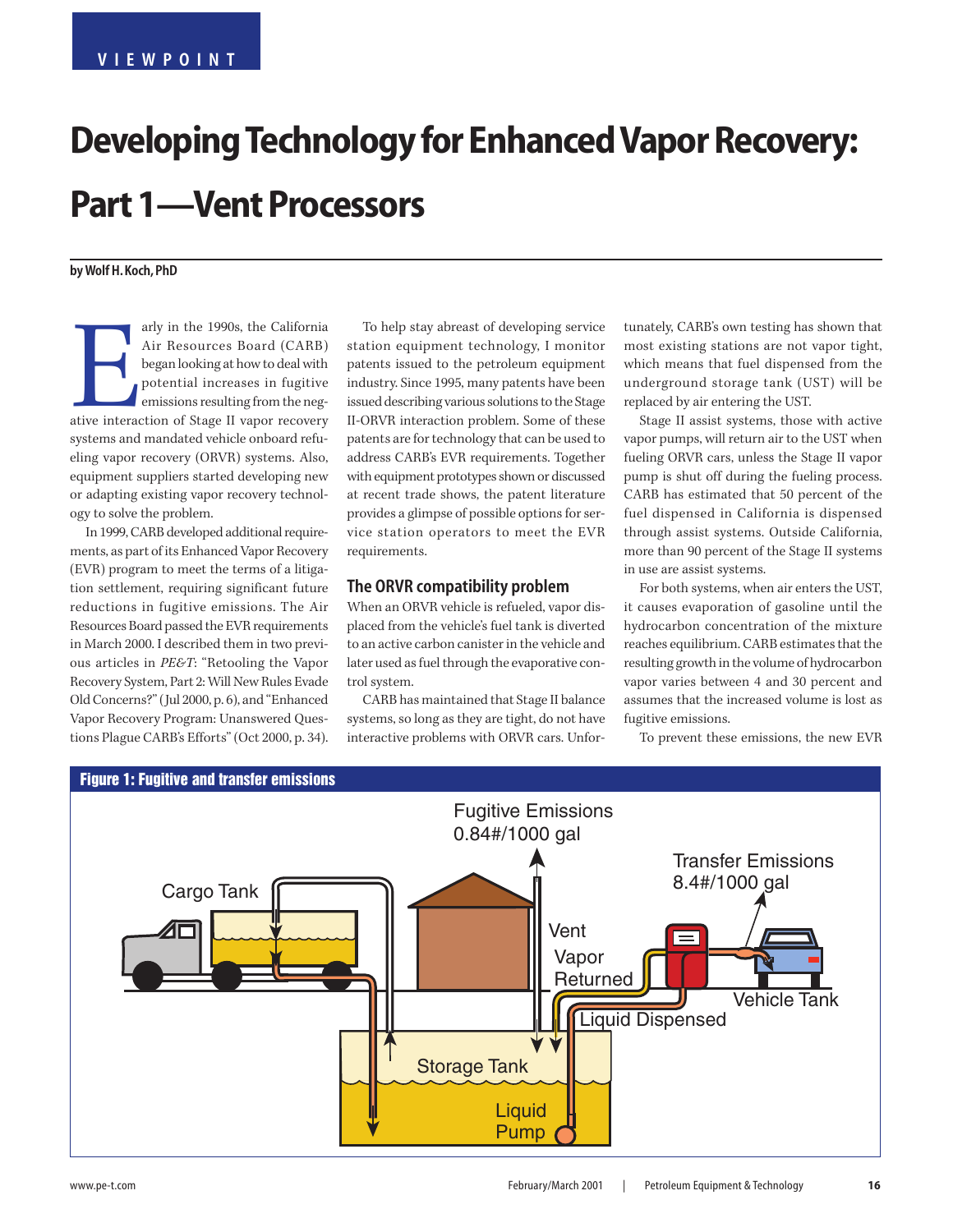rules require both balance and assist Stage II vapor recovery systems to operate so that the UST systems remain at small negative pressures most of the time. Systems that remain at atmospheric pressure are assumed to be leaking air in and vapor out (fugitive emissions). EVR rules require also that in April 2003, assist vapor recovery systems must operate at a vapor-to-liquid (V/L) ratio of 1.0 or less, unless they incorporate vent processors which will allow V/L ratios of 1.3 or less. The V/L ratio refers to the ratio of vapor collected to the fuel dispensed. In April 2003, all systems must also be compatible with ORVR (i.e., have no additional fugitive emissions by returning air to the UST).

#### **The solutions**

Solutions to the UST pressure and fugitive emissions problem include (1) changes in vapor recovery systems and "hanging hardware" such as nozzles, hoses and fittings and (2) using devices, referred to as "vent processors," that can be retrofitted to UST vents to ensure negative pressure in the USTs. These measures must be coupled with other future EVR requirements for continuous monitoring of UST pressure and the ratio of vapor collected to fuel dispensed.

In a future *PE&T* article, I will describe new developments in vapor recovery systems and hanging hardware. The remainder of this article will deal with the technology of vent processors, which include thermal oxidizers, membrane systems or other suitable devices.

#### **Vent processor history**

Some readers will recall that vent vapor processing is not a new development. In 1973, the American Petroleum Institute (API), the Environmental Protection Agency (EPA), the Petroleum Equipment Institute (PEI) and CARB hosted a seminar on refueling vapor recovery. Most of the equipment discussions centered around using vent processors with Stage II assist systems. Three companies— Clean Air Research, Environics and Calgon described carbon bed adsorption processes similar to those used in petroleum terminals today. Three other companies—Vaporex, Intermark and Process Products —discussed refrigeration technology.

The Environics process went a step further in that it disclosed the use of a carbon bed for temporary vapor storage, with vapor disposal being accomplished in a catalytic oxidizer as shown in Lee's patent 3,918,932 (see *Table*). Of the companies mentioned here, only Calgon is still in business. In 1980, several years after the developments by Environics, Amoco simplified the process by eliminating the carbon bed and using catalytic oxidizers—but only at several test stations in the District of Columbia and Illinois. In 1998, Marconi received patent 5,803,136 describing the use of a catalytic oxidizer on the station vent.

During the 1970s, John Hirt (Hirt Combustion Engineering) and Ed Hasselmann (Hasstech) both developed combustion-based vapor recovery systems. Vapor pumps in both systems provide an excess air sweep by sucking in more air at the nozzle than the volume of gasoline dispensed—Hirt at a V/L ratio of about 1.4 and Hasstech at about 2.0. For the Hirt system, a vapor valve set to a slightly negative pressure will open the vent at that pressure and thermally oxidize the hydrocarbons in the vent gas stream. The Hasstech system operation, while similar, may experience positive UST pressures under some conditions. Both systems are certified by CARB and meet current, but not future CARB requirements.

#### **Fugitive emissions**

CARB and EPA distinguish between two types of emissions at service stations: transfer emissions and fugitive emissions. Both agencies have accepted the following estimates of the average quantities of hydrocarbon emissions at uncontrolled service stations (i.e., stations without Stage II systems): 8.4 lb. per 1,000 gallons dispensed for transfer emissions and 0.84 lb. per 1,000 gallons dispensed for fugitive emissions. See *Figure 1*.

As part of the approved EVR rules, CARB lowered its estimate of transfer emissions to 7.6 lb. per 1,000 gallons. The basis for the reduction is questionable, in my view, as pointed out in my July article (cited above). These CARB estimates assume that Stage I vapor recovery is in place and returns most vapor from the UST ullage back to the tank truck during fuel deliveries. Without Stage I, transfer emissions would be almost double, because both the vehicle tank and the UST would emit equal volumes of air and hydrocarbon. These emissions would consist of differing concentrations because the temperature in the vehicle tank is generally higher than in the UST.

As gasoline is dispensed at an uncontrolled station, air is sucked into the vent, thereby

maintaining atmospheric pressure. This air will grow in volume, as gasoline evaporates, and reach equilibrium, which is a function of temperature and gasoline vapor pressure. Because the UST will maintain atmospheric pressure through the vent, the excess vapor will be expelled as fugitive emissions.

In the presence of Stage II vapor recovery, vapor from the vehicle tank is returned to the UST. During much of the year, especially during the summer months, vehicle tank temperatures are generally higher than UST temperatures. The temperature difference results in vapor shrinkage, as returned vapor cools and condenses. During the winter, especially in northern locations, it is possible to experience vapor growth as cooler vehicle vapor is warmed in the UST.

Ideally, tight vapor recovery systems operating at a V/L ratio close to 1.0 will produce slight negative pressure in the UST ullage during warm weather. Currently, only one assist vapor recovery system operates at a V/L ratio of 1.2. Actual data from CARB certification tests for all other systems show real V/L ratios of about 1.0; for the other systems there should be no losses during periods of vapor shrinkage.

To dampen the effects of small pressure increases or decreases and prevent ingress of air through the UST vent, most Stage II stations protect the vents with pressure/vacuum (P/V) valves that usually are set to open at 3 inches  $H<sub>2</sub>O$  pressure or 8 inches  $H<sub>2</sub>O$  vacuum. (For comparison, one atmosphere equals about 400 inches  $H_2O$ .) Leaks in the vapor piping will negate the dampening effects of P/V valves and return USTs to atmospheric pressure by leaking air in and vapor out, similar to an uncontrolled station. In the case of assist systems fueling ORVR cars, the P/V valve may allow air to enter the vent if the ullage pressure falls below  $-8$  inches H<sub>2</sub>O. The resulting volume increase due to hydrocarbon saturation will become a fugitive emissions problem only during prolonged quiet periods; during normal operations it will be accomodated by allowing less air to enter during the next fueling episode.

The primary objective of vent processors is to reduce UST pressure to somewhat below atmospheric pressure and thus avoid the possibility of fugitive emissions. Small leaks in the vapor piping systems can be overcome by these systems. Today's vent processor technologies include two basic types: thermal oxidizers and membrane systems, which are described below.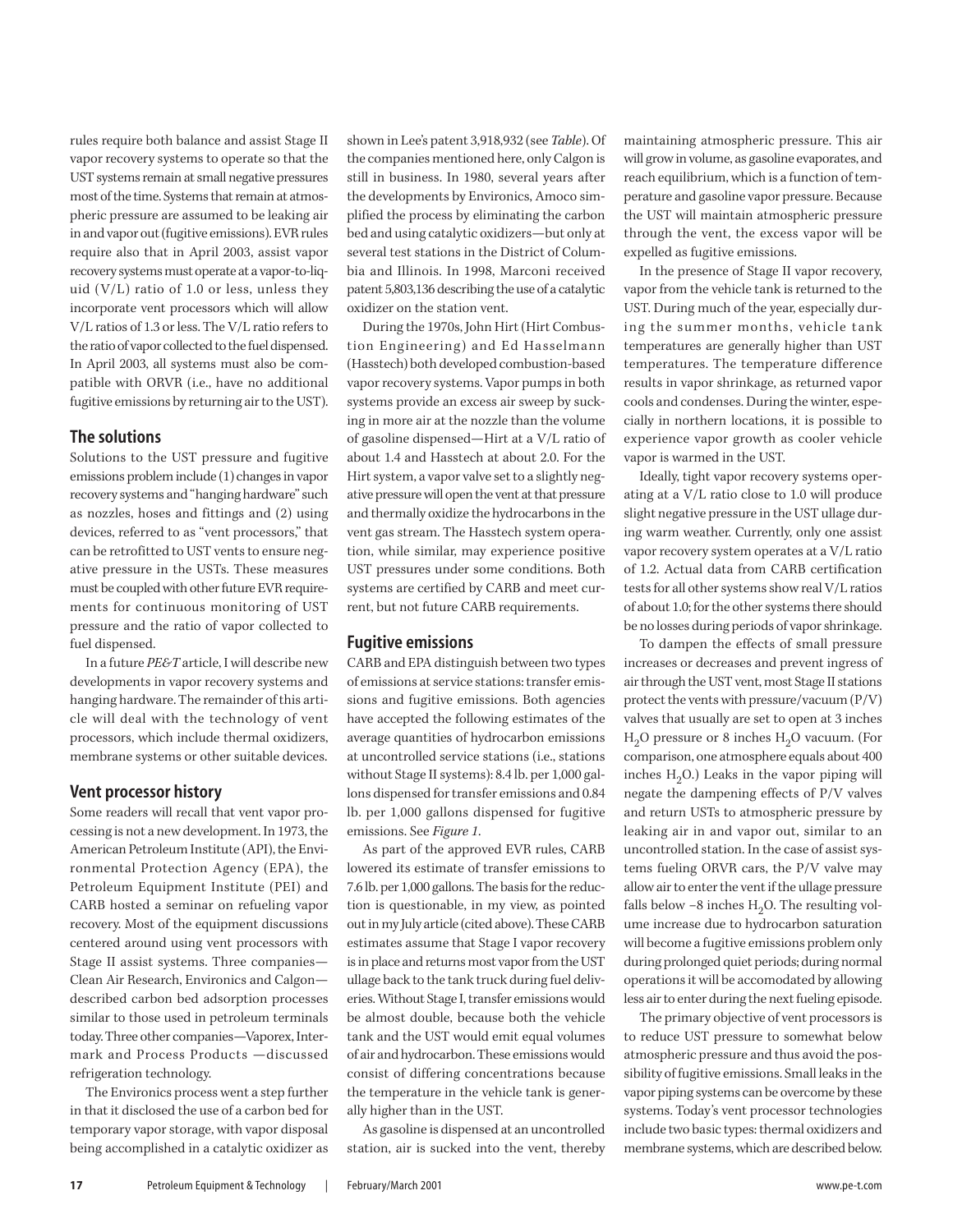

**Figure 2: Diagram from Marconi patent 5,464,466.**

#### **Thermal oxidizers**

While the Hirt and Hasstech vapor recovery systems are currently certified by CARB, they will not meet EVR requirements without some modifications. The maximum V/L ratio that will be permitted for these systems will be 1.3 under the new rules. In my opinion, the 1.3 maximum is arbitrary and not based on engineering data, but appears to have been chosen by CARB to ensure that all current systems will be decertified under the new rules. With minor modifications, the thermal oxidizers of both systems may be used as vent processors for existing vapor recovery systems. OPW has chosen not to pursue this route with its Hasstech system.

Hirt has assured me that a modified package for vent processing is now available and could be certified under the new EVR rules if sufficient interest exists. Hirt's system was discussed by Dr. Robert Bradt in two previous *PE&T* articles ("Hirt System Design Changes," Aug, p. 24) and ("The Latest Word On Thermal Oxidizers," Sept, p. 20). These articles point out that changes necessary for EVR compliance are minimal and that past concerns about the system's "burner" characteristics have been alleviated.

In the past, I have observed that major oil companies have been reluctant to install thermal oxidizers at stations. A possible alternative that might lessen any continuing reluctance would be to use catalytic oxidizers. Although not currently available, catalytic oxidizers could be developed by integrating the control system of current thermal oxidizers with catalyst beds. Such systems may find fewer objections, but will have a higher capital cost than Hirt's currently proposed package.

#### **Membrane systems**

Three companies are currently offering membrane systems for station vent processing: Arid Technologies, OPW and Vapor Systems Technologies (VST). Arid and VST described their systems in the August issue of *PE&T* (Glenn K. Walker, "VST's Membrane Technology Development," p. 25; and Ted Tiberi, "Some Fugitive

Emissions Remain At Large," p.29). In addition, Arid's technology and rationale were discussed by Tiberi in *PE&T* in April 1999 ("Membranes, Molecules and the Science of Permeation," p. 30) and September 2000 ("Vapor Recovery Around the World," p. 16).

The accompanying *Table* lists patents covering various aspects of membrane technology. The basic technology of separating air and hydrocarbon mixtures is covered in patents issued to GKSS, Membrane Technology & Research (MTR), Compact Membrane Systems (CMS) and Praxair. One MTR patent (5,611,841) and GKSS' two Ohlrogge patents cover applications to gasoline vapor recovery. The VST patent and three Marconi patents (5,464,466; 5,571,310 and 5,843,212) also teach applications of membrane technology to vapor recovery. *Figure 2* illustrates the technology covered by the earliest of the Marconi patents.

All membrane separators work on similar principles. An air/hydrocarbon mixture is passed over a membrane designed to exhibit selective permeability to either the air or hydrocarbon. A large pressure drop across the membrane forces the permeating compounds to migrate through the membrane pores, leaving a stream that has a low concentration of the permeating material and creating another stream, downstream of the membrane, that has a high concentration of the permeating material.

Mobility of the permeating substance is determined by operating variables, such as temperature and pressure differential. Pressure upstream or a vacuum downstream of the membrane may produce the pressure difference. A combination of pressure and vacuum may be employed to optimize process conditions.

Designing an effective separator using a membrane is very much an art. Entire journals are devoted to describing the technology, which would take far more space than can be given the subject in this article. An essential fact to understanding the technology is that transport rates of hydrocarbon (or air) molecules across membranes are generally low and depend on large pressure drops across the membrane and permeate concentration at the membrane surface. Once transport occurs, there will be a concentration gradient of the permeating substance on both sides of the membrane. As the permeating molecules diffuse across the membrane, the vapor layer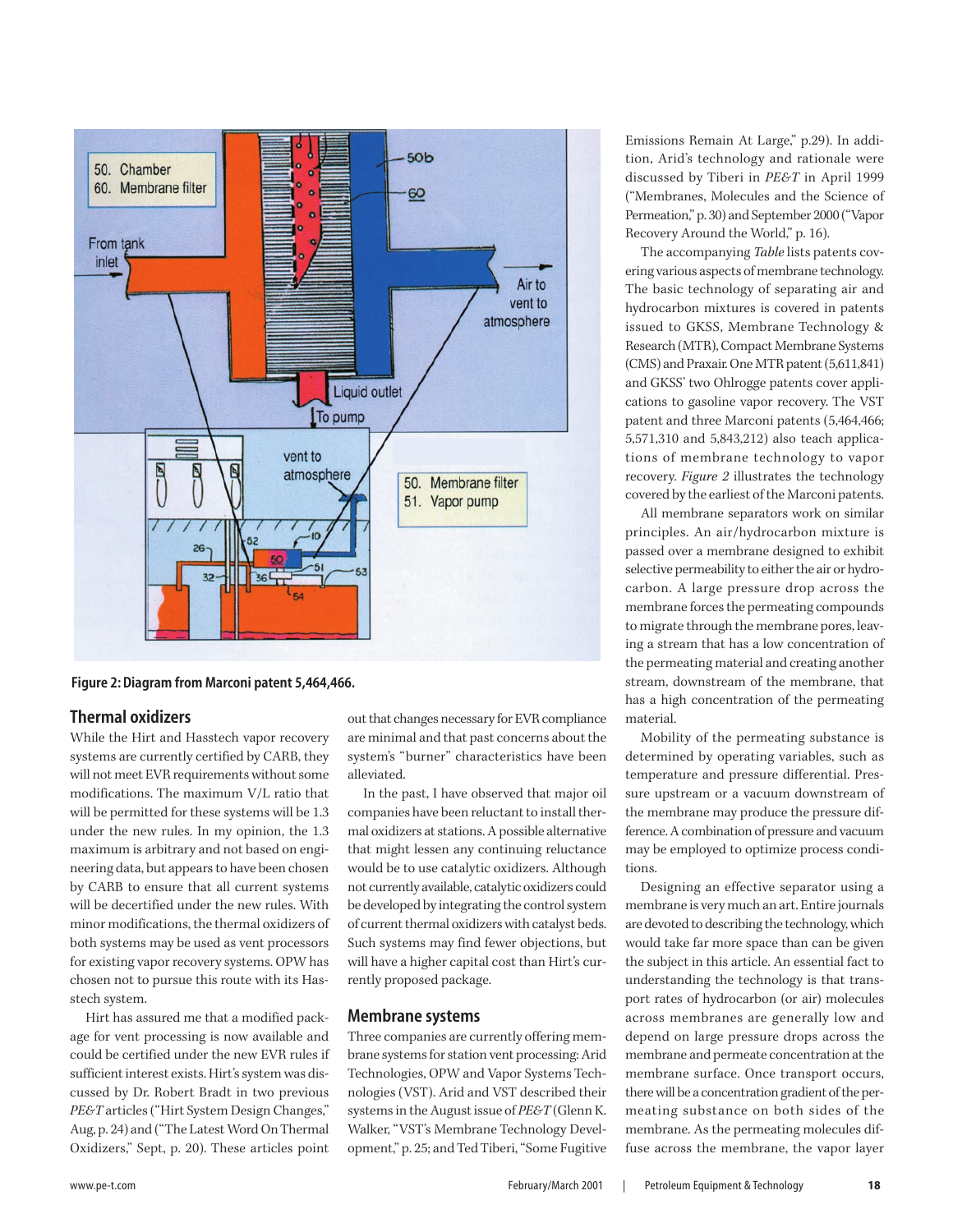closest to the membrane will experience a lower concentration, while the vapor layer on the other side of the membrane will be rich in the permeating species. While almost complete separation must occur in order to meet required efficiencies, proper mixing is necessary on both sides of the membrane, or the diffusion process will slow to a trickle.

#### **Arid Technologies**

Arid sells membrane separators under a GKSS license. GKSS (a German manufacturer) has installed a number of its systems through other licensees in several European countries. Here, Arid installed a membrane system at an Illinois site about two years ago; it does not currently maintain a testing installation.

GKSS' Behling patent describes the separation properties of two membrane types as a function of hydrocarbon composition, temperature and pressure drop across the membranes, showing that permeation for nitrogen and oxygen are very low compared to those for hydrocarbon.

The two Ohlrogge patents describe two different process configurations for vapor recovery. The older patent shows the membrane connected between the dispenser and the station vent. Hydrocarbon diffusing through the membrane is returned to the tank ullage. Patent 6,059,856 shows the vapor as returning from the dispenser back to the tank ullage. The membrane processor is attached to the vent line, venting air and returning hydrocarbon to the UST.

#### **OPW**

During CONVEX 2000, OPW announced a partnership with Membrane Technology Research. Previously, OPW had licensed patents covering vapor recovery membrane applications from Marconi. Incorporating the two licenses, OPW has developed a process that combines the membrane module with the pressure management of the Hasstech vapor recovery systems. The system will be offered as a complete vapor recovery system and as a vent processor for eliminating fugitive emissions. This will allow for use of the technology as a vent processor with existing vapor recovery systems or as a complete vapor recovery system for new installations.

Marconi's patent 5,464,466 describes the use of "fractionating" (separating) membranes for controlling vent emissions. Marconi's patent 5,843,212 adds several control schemes for UST pressure and vapor withdrawal rates. Finally, patent 5,571,310 provides further pressure control and extends the application of the technology to recovering vapor from dry cleaning operations and other processes that use solvents. All three Marconi patents incorporate the use of GKSS membranes as part of the patent specifications.

Five of the seven patents listed for MTR cover variations of separating condensable vapor from air. The Hofmann patent describes the construction of the actual membrane module, while Baker's patent 5,611,8411 teaches its use in a service station vapor recovery process. Similar to the GKSS patent, the MTR patent shows a membrane module connected to the vent line. Vent gas passes through the module and hydrocarbon molecules diffuse through the membrane and are returned to the UST while clean air is passed to the atmosphere. What distinguishes the MTR process is that it uses spiral-wound membranes arranged in a baffled enclosure. The patents claim an increase in efficiency by operating in a countercurrent mode between the feed and the diffusing vapor and at a significantly higher feed velocity due to the baffled enclosure, providing for a reduction in transport resistance.

Hasstech, now an OPW division, tested membrane technologies in California service stations several years ago. OPW improved the process by adding a cooling coil before the membrane module and condensing heavier hydrocarbons before they reach the membrane. OPW has just received Patent 6,174,351 covering its commercial process. It has been operating a test site in Cincinnati for some time now and expects to start certification testing in California soon. The photograph *Figure 3* depicts the dispenser-based cooling coil in the OPW unit. The photograph *Figure 4* shows OPW's membrane unit.

#### **Vapor Systems Technologies**

During the last several years, VST had been showing a vent processing system with three staged membrane modules. The VST patent listed in the *Table* covers such a system and claims that it provides improvements in pressure management and energy efficiency. A



**Figure 3: Inside look at the dispenser-based cooling coil added to the system by OPW.**



**Figure4: OPW's membrane unit.**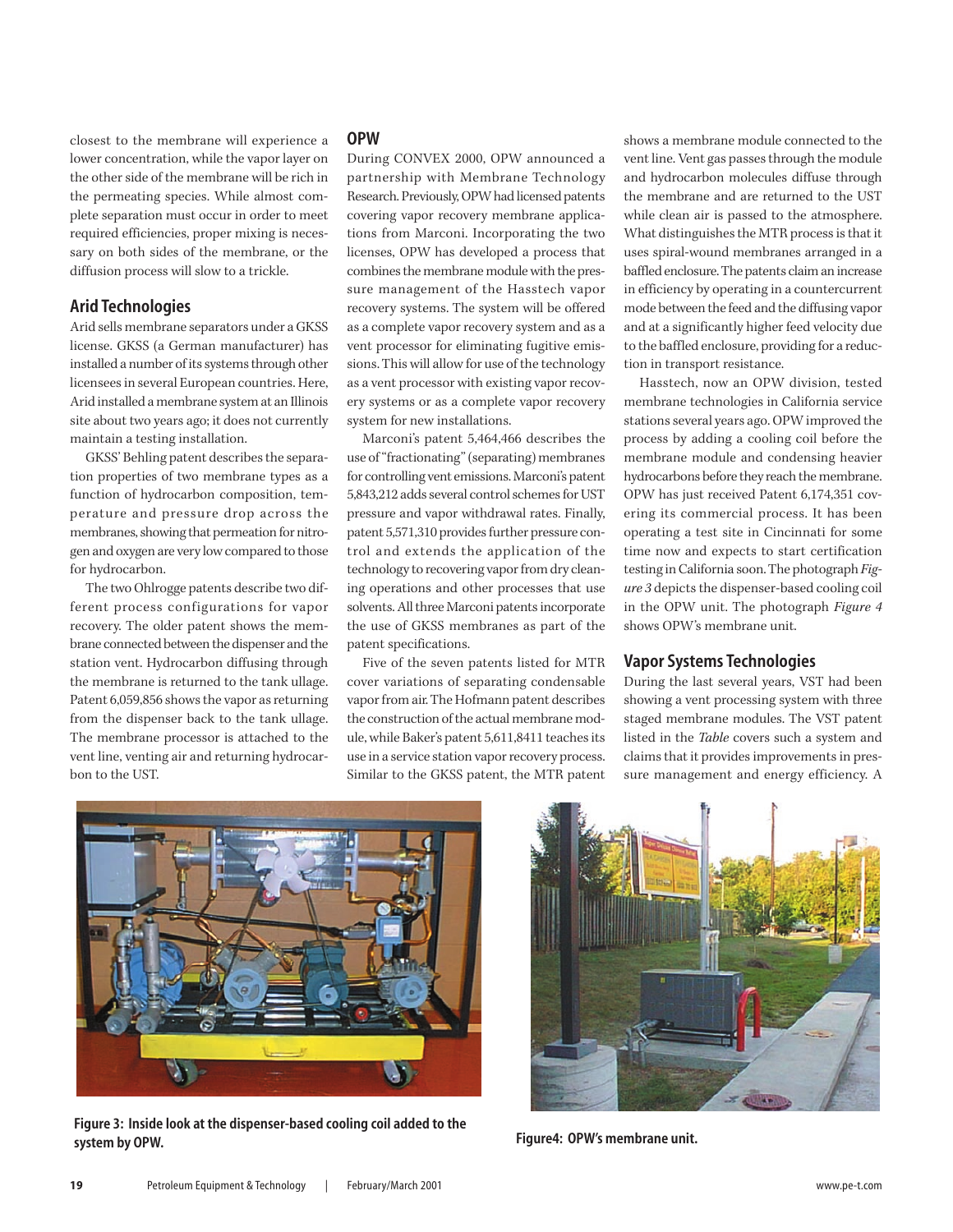similar three-module separation scheme is also shown in the recent Praxair patent listed in the *Table*.

At Convex 2000, VST showed a membrane vent processor system utilizing a single membrane module manufactured by Compact Membrane Systems (CMS) and covered by a CMS patent. The membrane operates differently from the ones discussed above: it passes air rather than hydrocarbon molecules. The downstream side of the membrane is connected to the atmospheric vent. If all of the air must pass across it, flow rates across the membrane are higher than for the other systems, especially when the hydrocarbon levels in the ullage are low. However, since the membrane passes air, it is not necessary that all air is separated from hydrocarbon. In fact, the membrane has a high selectivity for oxygen and passes about half the total feed volume during normal operations, enriching the vent gas to about double the 19 percent normal oxygen concentration in air and returning the other half as a hydrocarbon/nitrogen mixture to the UST. The real advantage of the VST system is that it does not need to pass a large volume of air in order to be an effective vent processor; the passage of any air will result in negative UST pressures and meet CARB's future requirements.

VST recently announced a partnership with Veeder-Root, providing a complete solution to future CARB EVR requirements. The company has been operating a test site in California for about two years and expects to install 8-10 membrane systems during the second quarter of 2001.

#### **Other vent processors**

While Hirt, Arid, OPW and VST are offering vent processors, the patent literature describes other process schemes that, to my knowledge, are not being marketed. I discussed the Webb patent in an earlier *PE&T* article ("1996 Service Station Patents," Mar/Apr 1997, p. 17), indicating that significant omissions in the specifications and claims would make it nearly impossible to reduce the concept to practice. The patent claims a process for separating air from hydrocarbon, returning the latter to the UST and discharging air to the vent. It is interesting to note that one of the Bay Area's district regulators is listed as a co-inventor, a potential conflict if the patent is exploited for commercial gains.

A process similar to the Webb patent has been proposed in Marconi's patent 5,755,854. The patent teaches the use of one or two canisters containing a hydrocarbon absorbing material, venting hydrocarbon-free air to the atmosphere. The process contemplates the use of a portion of hydrocarbon-free air to regenerate a saturated canister. Based on early experiences with active carbon as absorbent, it is doubtful that this idea will ever be commercialized.

Recently developed technology for photothermal destruction of hydrocarbons has not been applied to vent processing, although it appears to be a viable, cost-effective solution. Patents 5,045,288; 5,417,825 and 5,650,549 describe processes that destroy hydrocarbons by passing them through a heated chamber while subjecting them to a source that emits light tuned to specific frequencies. The patents show experimental data that indicate that complete destruction of pollutants is possible with proper control of temperature, light intensity and light frequency.

#### **Future CARB certifications**

OPW and VST indicated that they soon will be starting CARB certification testing under the new EVR requirements. Hirt officials advised me that a modified thermal oxidizer package is now available and that CARB certification testing could start now, if sufficient interest exists. Arid president, Ted Tiberi, in his September 2000 *PE&T*article (cited above), pointed out that vent processor technology is not required to be certified in areas that do not require vapor recovery. He may be concentrating his marketing on those regions

#### **Vent processing economics**

The cost of vent processing to the end user depends on many factors, only one of which is the acquisition cost of the equipment. Operating costs, maintenance costs and "credits" for recovered product may all be important.

Regarding acquisition costs for the Arid, VST, OPW and Hirt processor systems, I was able to obtain the following capital cost estimates:

| Arid: | \$20,000 |
|-------|----------|
| VST.  | 12,000   |
| OPW.  | 12,000   |
| Hirt: | < 5,000  |

OPW indicated that its complete vapor recovery system. including the membrane vent processor is available for about \$15,000.

For the three membrane systems, operating costs should be similar, except for VST's system, which may have somewhat lower operating costs because it does not experience the low concentrations and resulting mixing problems that I described earlier. In addition, it can achieve compliance by transferring smaller volumes through the membrane.

Membrane processors recover and return hydrocarbons to the UST. Assigning an appropriate value to the recovered product is complicated because the product's vapor pressure ranges from 50 to 60 psi, which makes them the least desirable of the gasoline components. Membranes concentrate the vent hydrocarbon stream to a point where they may exceed saturation and condense as they are returned (usually to the regular unleaded tank); condensate from all tanks finds its way back into a single tank. Returning such product back to a tank that has a low liquid level may result in the UST exceeding legal vapor pressure limits and may result in fines from local regulators (which generally far exceed any product credits). Legal limits for gasoline vapor pressure are seasonal and may also vary regionally.

Based on my experience in the oil industry and many recent conversations with oil company personnel at the terminal, the industry often prefers incinerating these streams rather than risking the delicate balance of product vapor pressure specifications. I should note that, while condensed vapors at the terminal are generally returned to one tank, most terminals have many more tanks than do service stations, amplifying the potential problem when compared to a station.

In addition to the question of what value to assign to recovered products, there is also the question of who benefits from them. Oil companies generally allocate capital expenditures such as vent processors to a station's capital basis and recover their investment through higher rents to the station operator. Operating costs and credits for recovered products belong to the station operator and have no effect on the oil companies' bottom line. Minimizing capital expenses is often the most important criteria for evaluating projects. The economics are obviously different for jobbers and operator-owned facilities.

Thermal vent processors, such as the Hirt system, enjoy no credits for product recovered, but do not suffer from the dilemma of how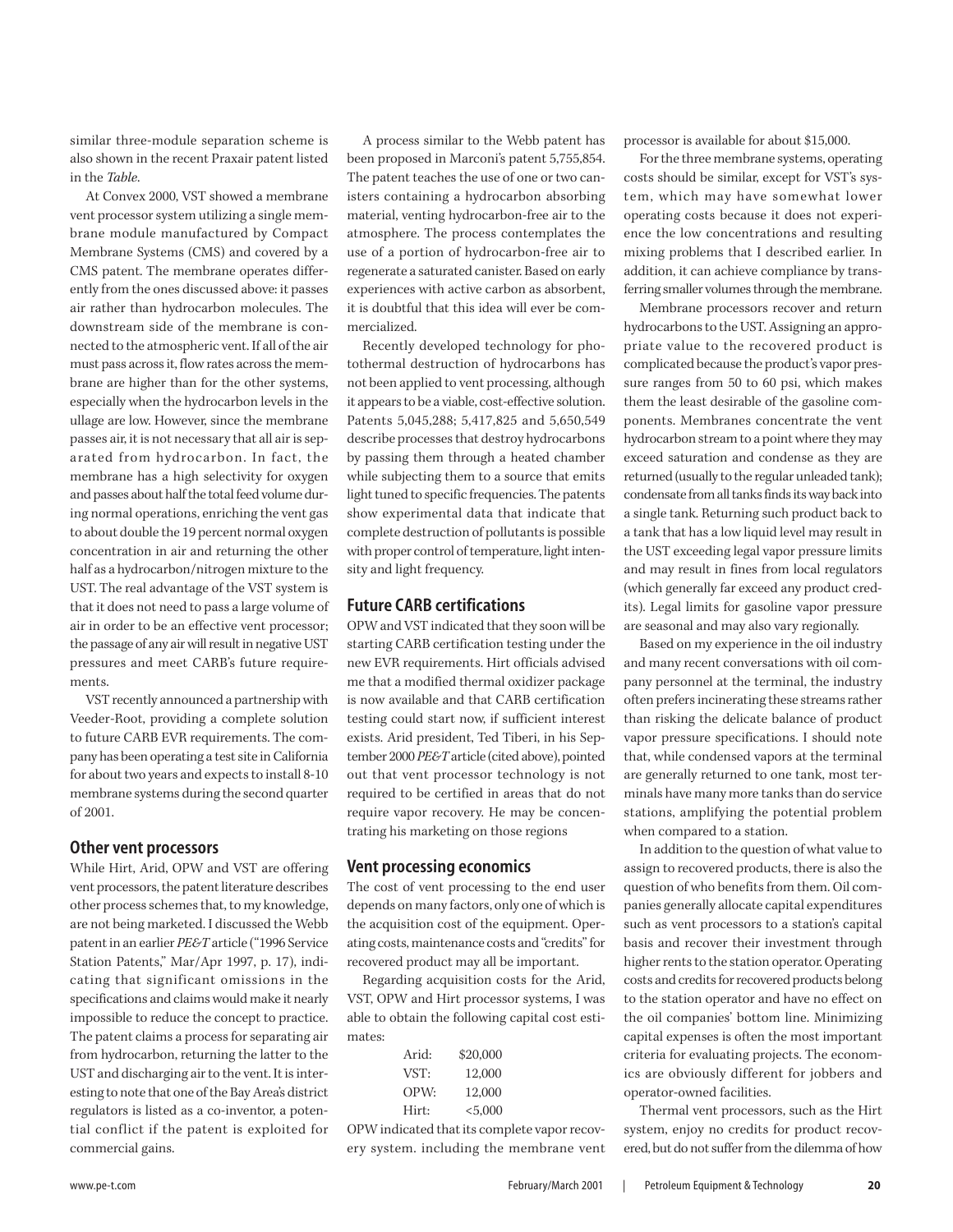| <b>Company and Inventor</b>       | Patent<br><b>Number</b> | <b>Patent Title</b>                                                   |
|-----------------------------------|-------------------------|-----------------------------------------------------------------------|
| <b>Compact Membrane</b>           |                         |                                                                       |
| Systems, Inc:                     |                         |                                                                       |
| Nemser                            | 5,914,154               | Non-porous gas permeable membrane                                     |
| <b>GKSS Forschungs-zentrum</b>    |                         |                                                                       |
| Geesthacht:                       |                         |                                                                       |
| Behling, et. al.                  | 4,994,094               | Method of removing organic compounds                                  |
|                                   |                         | from air/permanent gas mixture                                        |
| Ohlrogge, et. at.                 | 5,537,911               | Method and device for separating gas                                  |
|                                   |                         | mixtures formed above liquids                                         |
| Ohlrogge, et. al.                 | 6,059,856               | Method and apparatus for reducing emissions                           |
|                                   |                         | from breather lines of storage tanks                                  |
| Hasstech:                         |                         |                                                                       |
| Hasselmann                        | 4,295,504               | Gasoline vapor recovery system                                        |
| Hasselmann                        | 4,295,505               | Gasoline vapor recovery system                                        |
| Buck, et. al.                     | 4,983,364               | Multi-mode combustor                                                  |
| Fiechtner                         | 5,050,634               | Very low differential pressure switch                                 |
| Hasselmann                        | 5,484,000               | Vapor recovery processing system and method                           |
| <b>Hirt Combustion Engineers:</b> |                         |                                                                       |
| Hirt                              | 4,009,985               | Method and apparatus for abatement of                                 |
|                                   |                         | gasoline vapor emissions                                              |
| Hirt                              | 4,118,170               | Method and apparatus for controlling                                  |
|                                   |                         | gasoline vapor emissions                                              |
| Hirt                              | 4,292,020               | Method and apparatus for abatement and                                |
|                                   |                         | recovery of gasoline emissions                                        |
| Hirt                              | 4,480,004               | Method and apparatus for control of gasoline emissions                |
| Membrane Technology &             |                         |                                                                       |
| Research, Inc:                    |                         |                                                                       |
| Baker                             | 4,553,983               | Process for recovering organic vapors from air                        |
| Wijmans                           | 5,071,451               | Membrane process and apparatus for                                    |
|                                   |                         | removing vapors from gas streams                                      |
| Wijmans                           | 5,199,962               | Process for removing condensable                                      |
|                                   |                         | components from gas streams                                           |
| Kaschemekat, et. al.              | 5,205,843               | Process for removing condensable                                      |
|                                   |                         | components from gas streams                                           |
| Hofmann, et. al.                  | 5,711,882               | Gas separation membrane module and process                            |
| Baker, et.al.                     | 5,611,841               | Vapor recovery process using baffled                                  |
|                                   |                         | membrane module                                                       |
| Baker, et. al.                    | 5,762,685               | Membrane expansion process for organic                                |
|                                   |                         | component recovery from gases                                         |
| <b>Marconi Commerce</b>           |                         |                                                                       |
| <b>Systems Inc. (Gilbarco)</b>    |                         |                                                                       |
| Nanaji, et. al.                   | 5,464,466               | Fuel storage tank vent filter system                                  |
| Nanaji                            | 5,571,310               | Volatile organic chemical tank ullage pressure reduction              |
| Nanaji                            | 5,755,854               | Fuel tank ullage pressure control                                     |
| Nanaji                            | 5,843,212               | Fuel tank ullage pressure reduction                                   |
| <b>OPW</b> (Dover)                |                         |                                                                       |
| McDowell, et.al.                  | 6,174,351               | Pressure management and vapor recovery system<br>for filling stations |

### **Table: US patents covering vent processing technology**